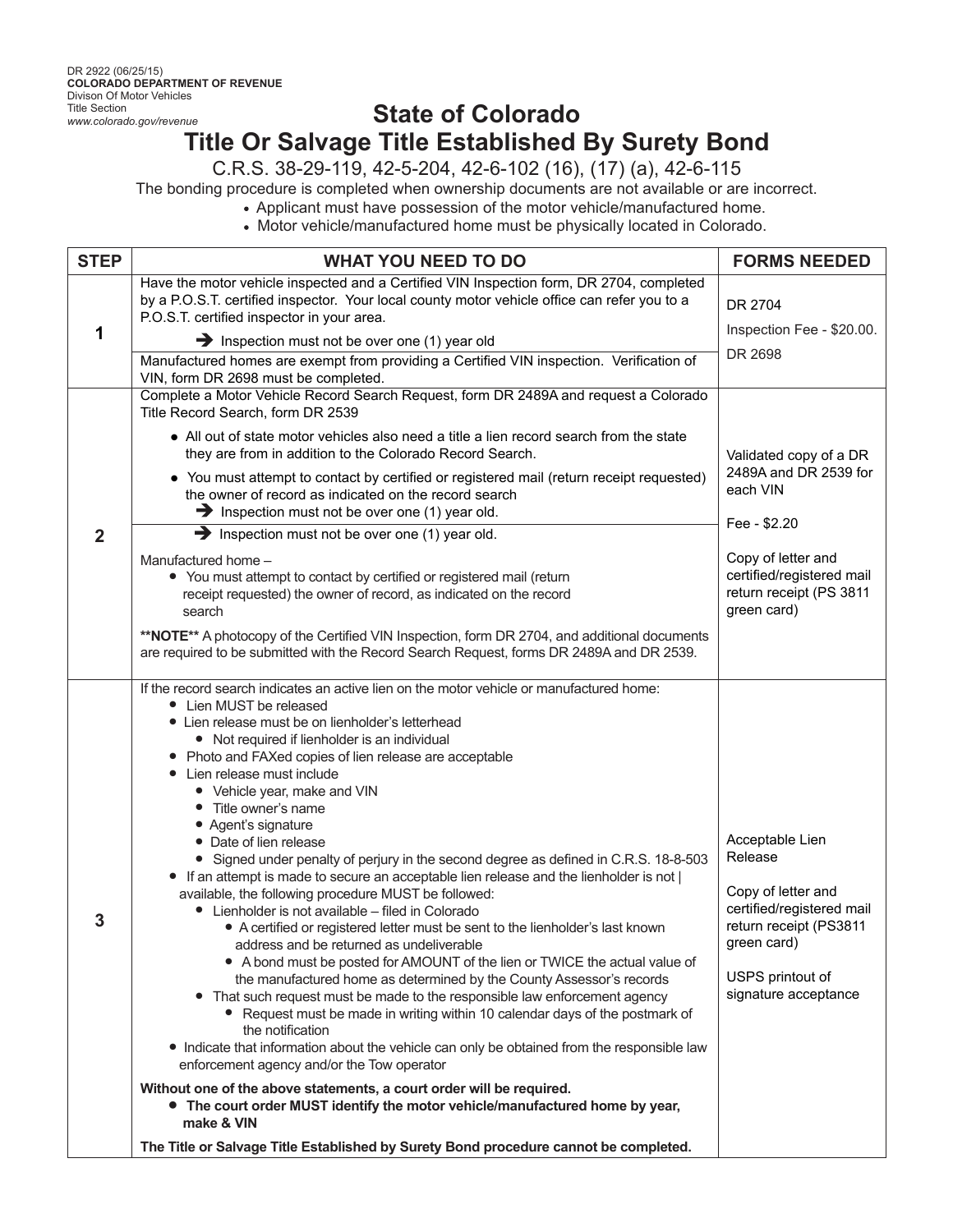|   | If the manufactured home is abandoned, the following information MUST be provided,<br>pursuant to C.R.S. 38-29-119:                                                                                                                                                                         | Copy of court order(s)                                                                             |
|---|---------------------------------------------------------------------------------------------------------------------------------------------------------------------------------------------------------------------------------------------------------------------------------------------|----------------------------------------------------------------------------------------------------|
|   | • Copy of the court order or judgment for possession obtained through a civil<br>proceeding                                                                                                                                                                                                 | Copy of the real<br>property deed                                                                  |
|   | • Court order or judgment must                                                                                                                                                                                                                                                              |                                                                                                    |
|   | • Identify manufactured home by year, make and VIN                                                                                                                                                                                                                                          | Authentication of Paid<br>Ad Valorem Taxes, or                                                     |
| 4 | • Proof of ownership of the real property on which the manufactured home is<br>located                                                                                                                                                                                                      | Certificate of Taxes Due<br>(obtained from the                                                     |
|   | • Proof of property taxes paid                                                                                                                                                                                                                                                              | County Treasurer),<br>pursuant to C.R.S. 38-                                                       |
|   | **NOTE** Step 4 only applies to manufacture homes. Step 4 does not apply to<br>motor vehicles                                                                                                                                                                                               | 29-107.<br>Proof of taxes paid<br>is required on all<br>manufactured home<br>bond applications.    |
|   | For the purpose of purchasing a surety bond or evidence of a savings account, deposit, or<br>certificate of deposit meeting the requirements of section 11-35-101, C.R.S. (see step 5),<br>establish the reasonable value of the vehicle determined by one of the following:                |                                                                                                    |
|   | • Price guide books                                                                                                                                                                                                                                                                         |                                                                                                    |
|   | • If the motor vehicle is newer than seven (7) years old                                                                                                                                                                                                                                    |                                                                                                    |
|   | • Computerized valuation services                                                                                                                                                                                                                                                           |                                                                                                    |
|   | Licensed Colorado automotive dealer                                                                                                                                                                                                                                                         | ALL motor vehicle                                                                                  |
|   | • If not on dealer's letterhead, must be notarized or signed under penalty of                                                                                                                                                                                                               | appraisals MUST                                                                                    |
|   | perjury                                                                                                                                                                                                                                                                                     | identify the vehicle, by<br>year, make and VIN                                                     |
| 5 | • MUST include Dealer's license number                                                                                                                                                                                                                                                      |                                                                                                    |
|   | • MUST be signed and dated<br>• Dealership may perform its own appraisal when bonding for title in their                                                                                                                                                                                    |                                                                                                    |
|   | name                                                                                                                                                                                                                                                                                        |                                                                                                    |
|   | • Certified appraisal                                                                                                                                                                                                                                                                       |                                                                                                    |
|   | Appraisal must be                                                                                                                                                                                                                                                                           |                                                                                                    |
|   | • MUST be for the current condition of the motor vehicle at the time of titling<br>Manufactured home values MUST be established using the actual value determined by the                                                                                                                    |                                                                                                    |
|   | County Assessor's records, pursuant to C.R.S. 38-29-119.                                                                                                                                                                                                                                    | Copy of County                                                                                     |
|   | • Records must identify manufactured home by year, make and VIN                                                                                                                                                                                                                             | Assessor's records                                                                                 |
|   | Furnish evidence of a savings account, deposit, or certificate of deposit meeting the                                                                                                                                                                                                       |                                                                                                    |
| 6 | requirements of section 11-35-101, C.R.S., or a good and sufficient bond with a corporate<br>surety not less than twice the reasonable value of the vehicle. The savings account,<br>deposit, certificate of deposit, or surety bond must indicate the year, make and VIN of the<br>vehicle | <b>Account Deposit</b><br>Certificate or signed<br>Bond. Indicate year,<br>make and VIN of vehicle |
|   | Complete the Bond Statement Guide & In Lieu of Bond Affidavit, form DR 2394, providing<br>the following information:                                                                                                                                                                        |                                                                                                    |
|   | • Why bonding for ownership is required Account Deposit Certificate or signed Bond.                                                                                                                                                                                                         |                                                                                                    |
|   | Indicate year, make and VIN of vehicle                                                                                                                                                                                                                                                      |                                                                                                    |
|   | • What attempts were made to contact the owner of record to insure they have no                                                                                                                                                                                                             |                                                                                                    |
|   | interest                                                                                                                                                                                                                                                                                    |                                                                                                    |
| 7 | From whom and when purchased and amount paid<br>$\bullet$                                                                                                                                                                                                                                   | DR 2394                                                                                            |
|   | Efforts to have the seller establish title<br>$\bullet$                                                                                                                                                                                                                                     |                                                                                                    |
|   | Motor vehicle's/manufactured home's year, make and VIN<br>$\bullet$                                                                                                                                                                                                                         |                                                                                                    |
|   | Whether or not there are liens against the motor vehicle/manufactured home<br>$\bullet$                                                                                                                                                                                                     |                                                                                                    |
|   | Whether or not the vehicle is road worthy                                                                                                                                                                                                                                                   |                                                                                                    |
|   | • Whether or not the manufactured home is on a permanent foundation                                                                                                                                                                                                                         |                                                                                                    |
|   |                                                                                                                                                                                                                                                                                             |                                                                                                    |